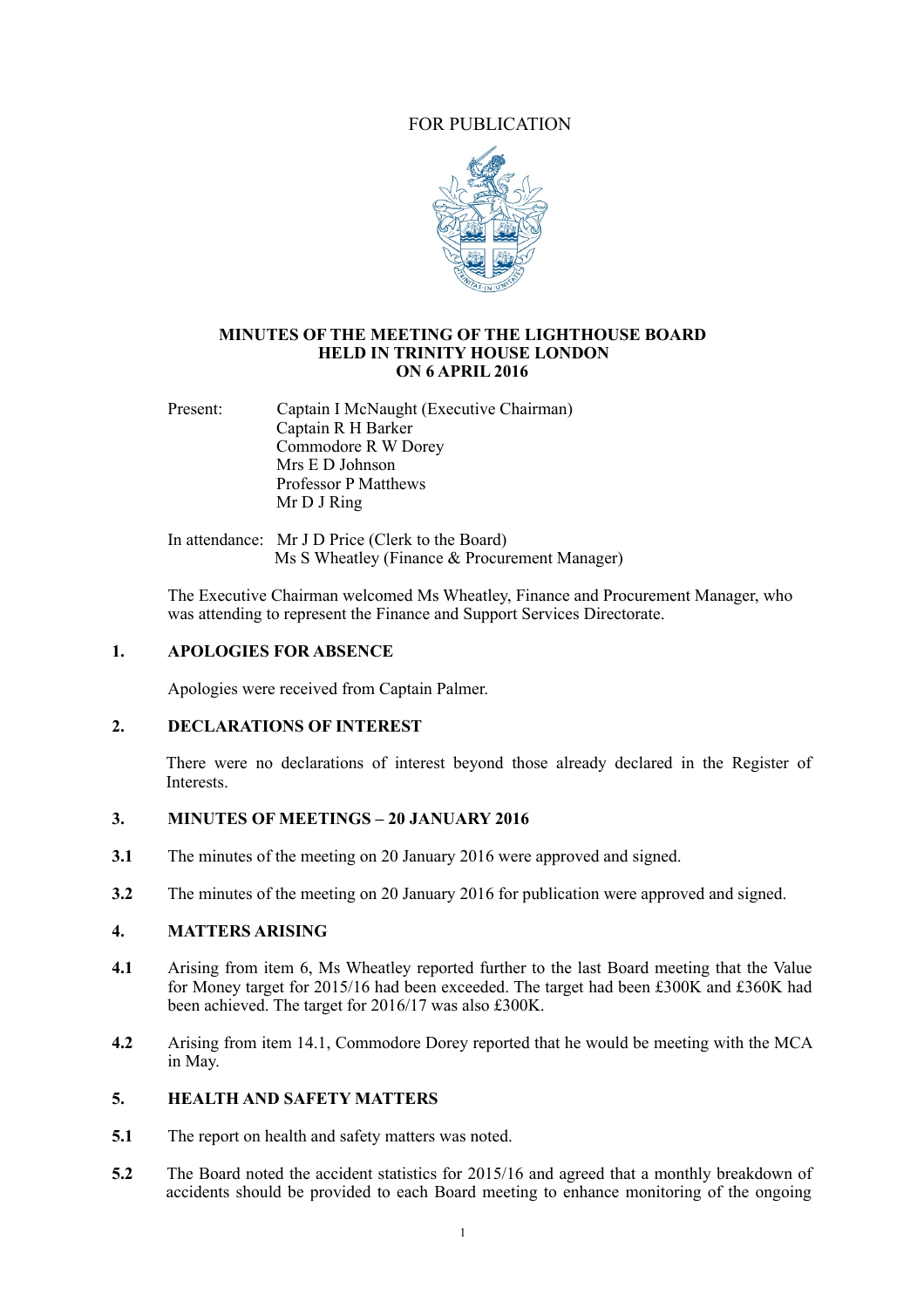# **Board]**

The Board noted that a number of initiatives were to be included in the Health and Safety Corporate Plan in terms of proactively improving the Health and Safety culture within the organisation.

# **6. REPORT FROM DESIGNATED PERSON ASHORE**

The Board noted the report from the Designated Person Ashore.

# **7. BUSINESS PERFORMANCE**

Ms Wheatley reported on business performance. Most KPIs were within agreed tolerances.

 Light Dues income was 6% lower than in 2014/15. Some of the reduction was attributable to the 1p cut in the rate in April 2015 but chargeable tonnage had also fallen. It was not a measure under Trinity House control.

Commercial buoy work was expected to be completed by the financial year-end.

 Captain Barker added that the local lights deficiency rate for 2015 had fallen 0.39% to 12.51%. It was an encouraging trend but there remained a need to push for better results from Local Lighthouse Authorities.

# **8. REPORT FROM EXECUTIVE DIRECTORS**

**8.1** The report from the Executive Directors was noted.

## **8.2 Arising from the report on Operations matters, Commodore Dorey reported that:**

- **8.2.1** The P28 Davit winch on THV GALATEA had now been repaired as had a further leak in the main deck. The DfT had approved an additional £20K for the drive replacement/upgrade on THV PATRICIA. A pin-hole leak on the ALERT had deteriorated slightly. It was being repaired as part of the Vessel's dry docking and repair.
- **8.2.2** The Bar Station and Light Float marking it had been handed over to the Mersey Docks and Harbour Company as a statutory transfer, as it was wholly or mainly for the use of vessels entering or leaving the Port of Liverpool. Ms Wheatley added that the asset had been valued at £268K at the time of handover and this amount would appear as a loss on disposal in the accounts.
- **8.2.3** The sea was encroaching on the Lighthouse and buildings at Orfordness and a meeting had been held with the owner of the Lighthouse to discuss Trinity House's potential liability for the structure. A contingent liability provision had been made in the 2015/16 Accounts.

## **8.3 Arising from the report on Navigational matters Captain Barker reported that:**

**8.3.1** A 20 metre drifting pipe, which was a potential danger to navigation, had been recovered by THV GALATEA and landed at Swansea Depot.

## **8.4 Arising from the report on Finance and Support Services matters:**

**8.4.1** The Board noted that Mrs Firmin, HR & Planning Manager, had resigned and would leave the Service in early May. The Board asked for their thanks to be conveyed to her for her work for Trinity House. **[Action: Executive Chairman]**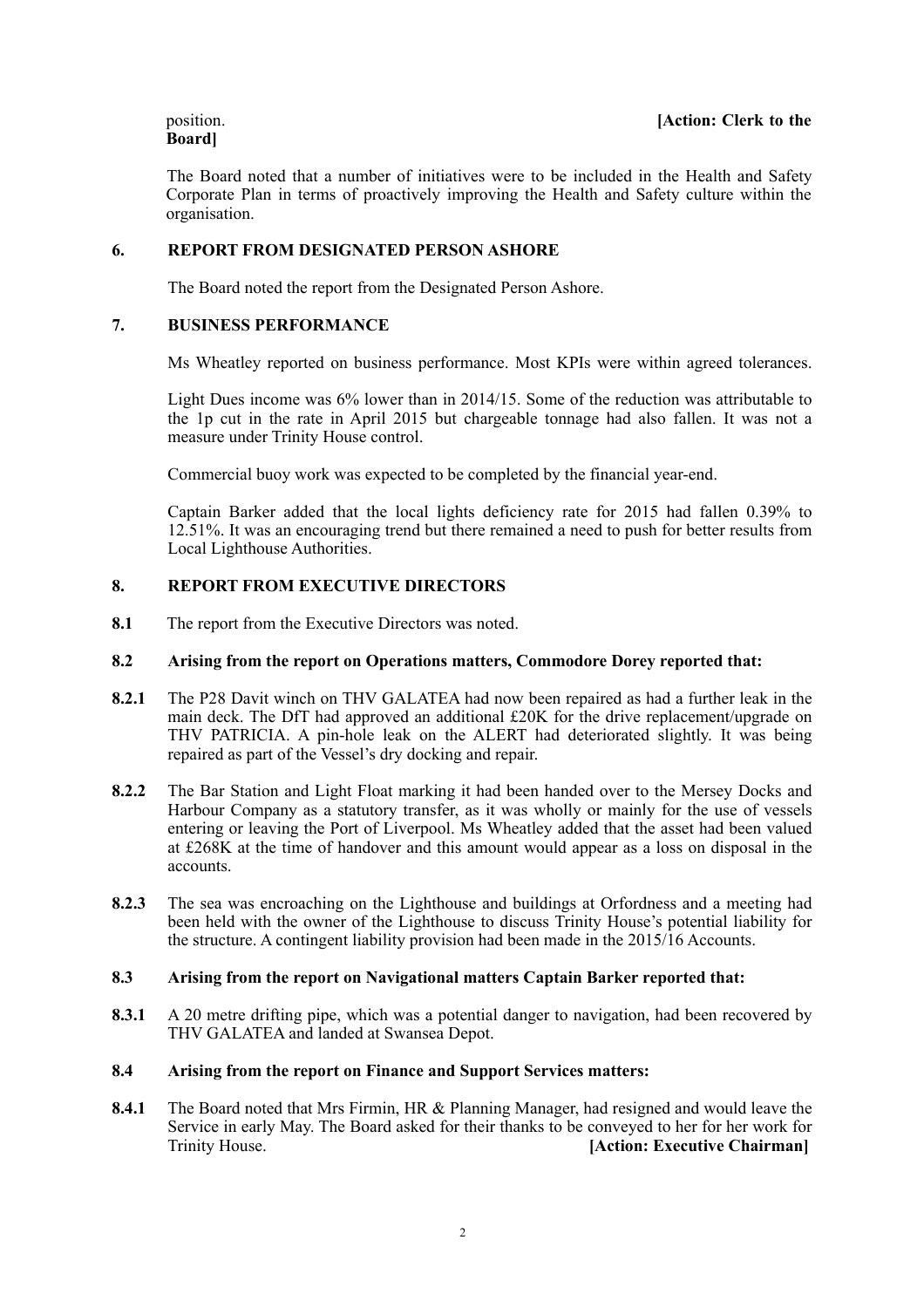The Board further noted that a new HR Manager, Ms Dines, had been recruited and that she would start in June. The Employee Relations Manager, Ms Watson, would provide cover in the interim.

**8.4.2** The Board agreed that the GLF Accountant should be invited to the July Board meeting to be held at Harwich Depot to present his forecasting model for the General Lighthouse Fund.  **[Action: Finance & Procurement Manager]** 

## **8.5 Arising from the report on Secretariat matters:**

- **8.5.1** Mr Price reported that the GLAs' insurance renewal programme had been completed.
- **8.5.2** The Board congratulated those involved with the redevelopment of the Trinity House website, which looked professional and had a modern feel. **[Action: Clerk to the Board]**

# **9. AIDS TO NAVIGATION PERFORMANCE**

- **9.1** The Board noted the report on aids to navigation performance covering the period from 8 January to 18 March 2016. Captain Barker added that due to an error in the report it would be re-issued. **[Director of Navigational Requirements]**
- **9.2** Captain Barker reported that there had been one significant casualty. The main and emergency lights had failed at Monkstone Lighthouse due to faulty control cards. Action to be taken to mitigate a recurrence included the modernisation of the station later in 2016.
- **9.3** Captain Barker further reported that racon availability had fallen very briefly just below IALA requirements but had since recovered and was now above the required level.
- **9.4** DGPS station availability reports had been received for December 2015 and January 2016. The overall level of availability had exceeded the IALA requirement.
- **9.5** The Board noted the improvement in Type 1 Buoy reliability and that a joint Operations/ Procurement Group had been established to enhance the way in which supply chain issues were handled. The Board asked that its thanks be passed to those involved with the improved performance. **[Action: Director of Operations]**

# **10. FLEET REVIEW**

**10.1** The Executive Chairman reported that a Ministerial Submission had been made by the DfT to the Shipping Minister in respect of the next steps with regard to the review of the GLAs' fleet requirements.

The Minister had agreed that the next phase should be run by the GLAs and had asked them to prepare a project plan accordingly. A Quick Flash would be issued shortly updating staff on the project.

**10.2** Commodore Dorey then set out the proposed Project Plan as agreed with the other GLAs.

# **11. MATTERS FOR DISCUSSION**

## **11.1 DfT & Parliamentary Matters**

**11.1.1** The Executive Chairman reported that Mr Read-Leah had moved to another position within the DfT and was no longer part of the Navigation Safety Branch. A replacement had yet to be recruited. Similarly, Ms Silverton had moved from Maritime Sponsorship and day-to-day contact was now with Ms Pearson. Furthermore, Ms Fadina, Deputy Director Maritime and Environment, would shortly be handing back to Ms McAllister on her return from maternity leave.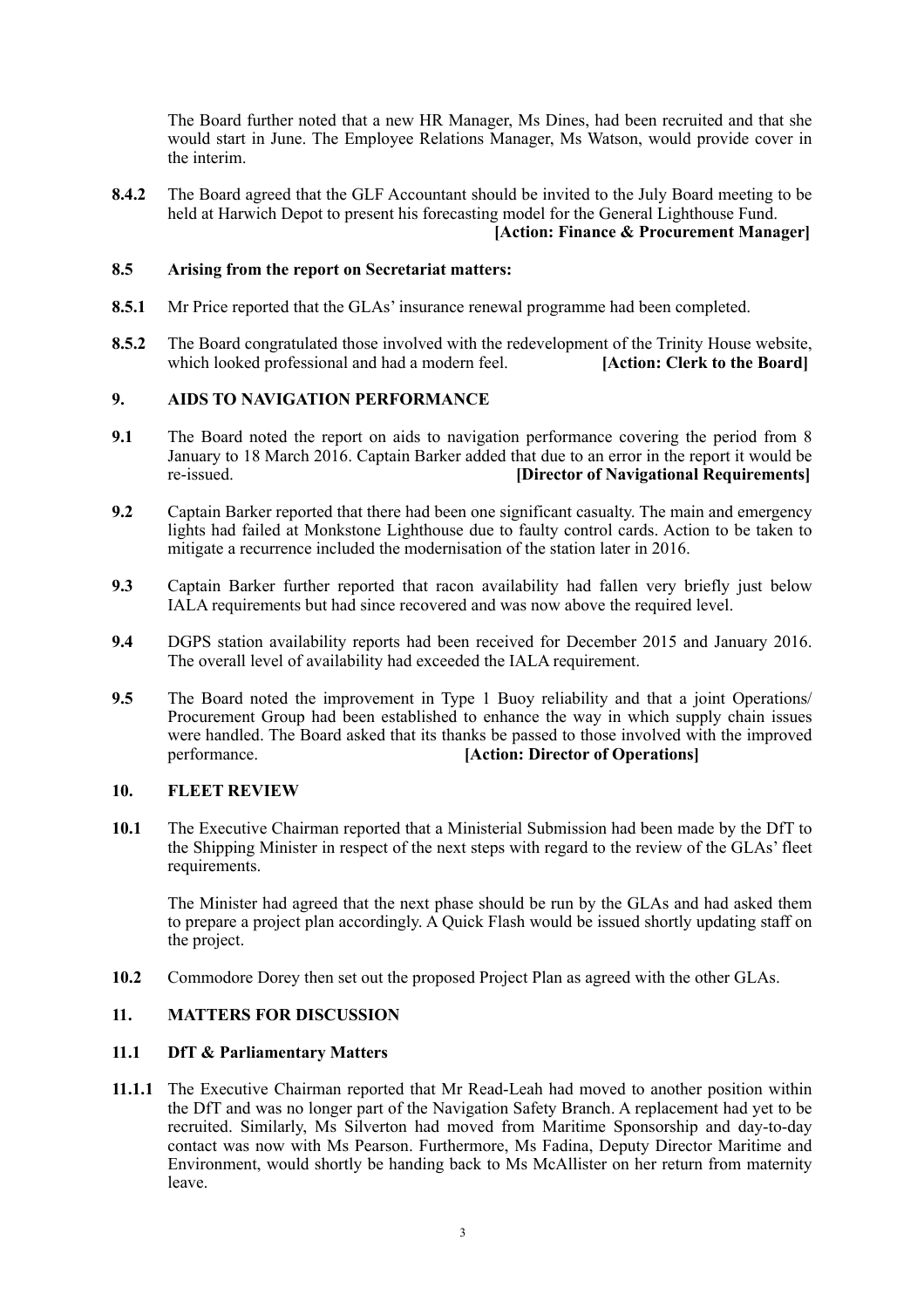- **11.1.2** The Executive Chairman further reported that there had been a meeting of the All Party Parliamentary Maritime and Ports Group on 15 March, where there had been a very informative presentation from the Marine Management Organisation on its work and current issues.
- **11.1.3** The Board discussed the forthcoming referendum on the United Kingdom's membership of the European Union and the potential implications for the GLAs.
- **11.1.4** Professor Matthews reported that he had recently met with Mr Woodman, the DfT's Maritime Director, in connection with the annual appraisal of the Executive Chairman. The discussion had covered a number of matters.

## **12. STRATEGIC ISSUES**

## **12.1 Verbal Report from Future 500 Steering Group Chair**

Mr Ring reported that the Future 500 Steering Group had met earlier that morning. The Future 500 Working Group under the chairmanship of Mrs Wright, Commercial Manager, had examined a number of potential commercial opportunities. In noting the progress made, the Board agreed that the project should be an appropriate blend of practical initiatives and *imaginative thinking. <b>Action: Mr Ring <i>Action: Mr Ring Action: Mr Ring Action: Mr Ring Action: Mr Ring* **<b>***Action: Mr Ring Action: Mr Ring Action: Mr Ring Action: Mr Ring* **<b>***Action: Mr Ring* 

## **12.2 Minutes of Future 500 Steering Group Meeting – 20 January 2016**

Noted.

# **12.3 eLoran**

Captain Barker provided an update on eLoran. Transmissions from Anthorn were continuing for broadcasting precise time and to provide a data channel. The GLAs were currently decommissioning their differential Loran reference stations. In addition, the GLAs' Research and Radio Navigation Directorate was currently looking at alternatives to eLoran as a backup to GNSS.

## **13. JSB MATTERS**

## **13.1 Draft Minutes of JSB Meeting – 27/28 January 2016**

Noted.

#### **13.2 JSB Strategic Agenda**

Mr Price presented the JSB Strategic Agenda, which had been updated to reflect inter alia timelines for the review of GLA AtoN documentation and the next stage of the Fleet Review process. The Board noted the updated Strategic Agenda accordingly.

#### **14. OTHER MATTERS TO BE NOTED OR APPROVED**

#### **14.1 Verbal Report from Audit & Risk Assurance Committee Chair**

Mrs Johnson reported that the Audit & Risk Assurance Committee had met earlier that day. It had received a report on Exercise WAVEWASH and had reviewed the 12 Month Management Assurance Statement for 2015/16. The Head of Internal Audit had yet to give his Annual Opinion but it was anticipated that it would be substantial assurance. The NAO had conducted its interim audit of the 2015/16 Accounts. There had been no significant issues arising. The Committee had also approved the Internal Audit Strategy and Plan and the Integrated Internal Audit Plan for  $2016/17$ . The Committee had conducted its annual assessment of its effectiveness, which would form the basis of its annual report to the Board. In addition,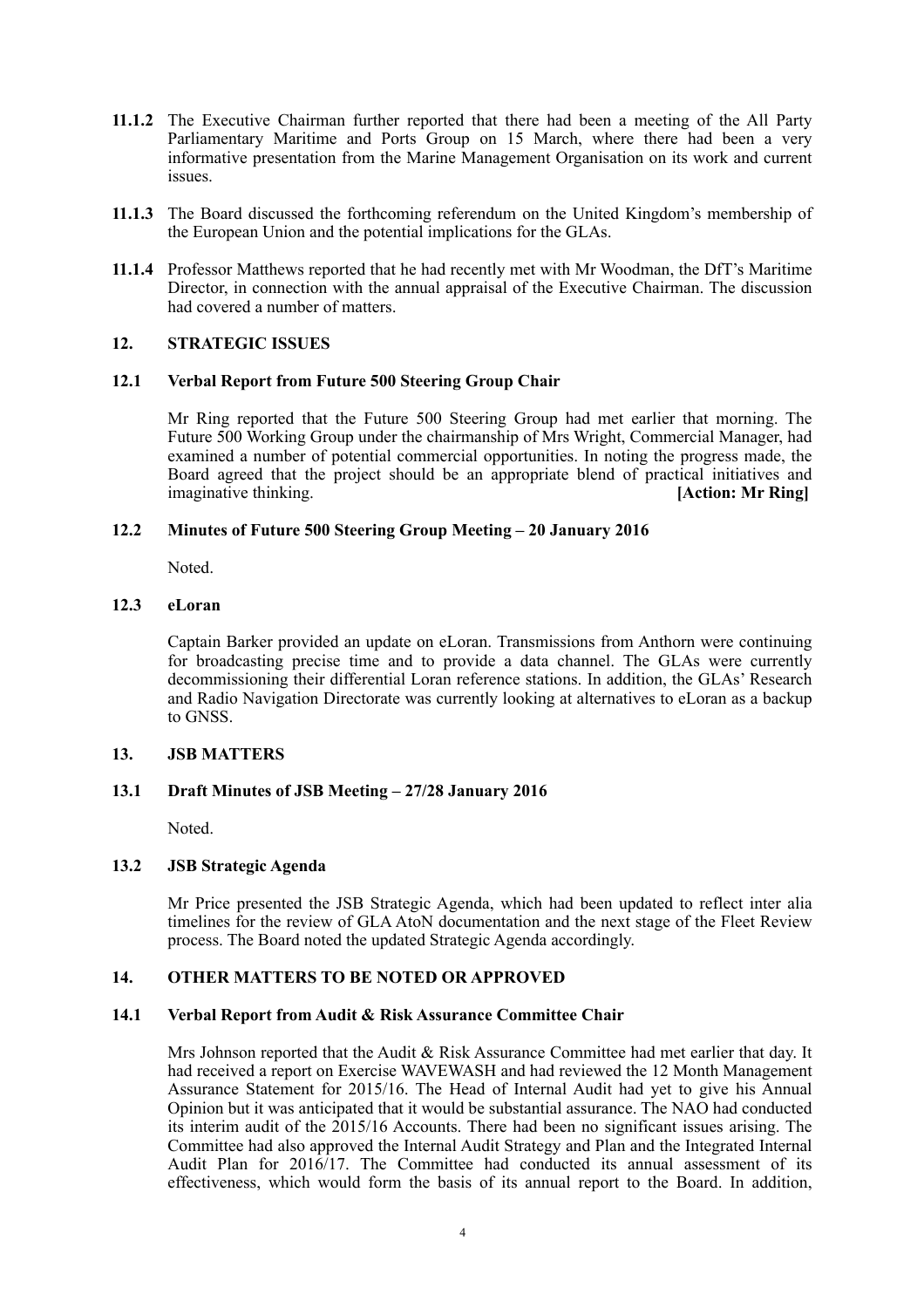Captain Barker had given the Committee an overview of the governance and assurance arrangements in place in his Directorate.

#### **14.2 Director of Business Services – Recommendation from Nominations Committee**

The Board approved a recommendation from the Nominations Committee that Mr Antonius Damen be appointed Director of Business Services. **[Action: Executive Chairman]** 

The Board noted that Mr Damen would now be considered by the Corporate Board and the Court for Associate Membership of the Corporation and as a Member of the Lighthouse **Example 3 Example 3 Example 3 Example 3** *Action: Clerk to the Board] Clerk to the Board* 

#### **14.3 Verbal Report from Directors' Remuneration Committee Chair**

Professor Matthews reported that the Directors' Remuneration Committee had met on 22 March and had agreed the 2015/16 performance related pay (PRP) awards for the Executive Chairman & Executive Directors.

## **14.4 Sale of Bardsey Island Lighthouse Cottages**

 The Board ratified its earlier decision made out of session to sell the redundant buildings at Bardsey Island Lighthouse. It noted that appropriate rights would be reserved to Trinity House.

#### **14.5 Drug and Alcohol Testing Policy**

 The Board considered a paper on the outcome of the review of the current shore side drug and alcohol policy and approved the recommendations contained therein.

#### **[Action: HR & Planning Manager]**

#### **14.6 DfT Assurance Framework**

Mr Price reported that the Executive Chairman and he had recently met with the DfT to discuss the introduction in 2016/17 by the DfT for itself and its Arm Length Bodies (ALBs) of a common assurance framework to ensure consistency in this regard. Much of the assurance required was already produced by Trinity House.

#### **[Action: Executive Chairman & Clerk to the Board]**

## **14.7 Register of Declarations of Interest 2016/17**

Mr Price reported that declarations of interest were required for 2016/17 and invited Board Members to declare any interests as set out in the Declaration of Interest Form.

**[Action: All Members]** 

## **15. ANY OTHER BUSINESS**

The Executive Chairman reported that the Non-Executive Directors had met their objectives in 2015/16.

# **16. DATE & VENUE OF NEXT MEETING**

It was agreed that the next meeting would be held in Trinity House London on 12 May 2016.